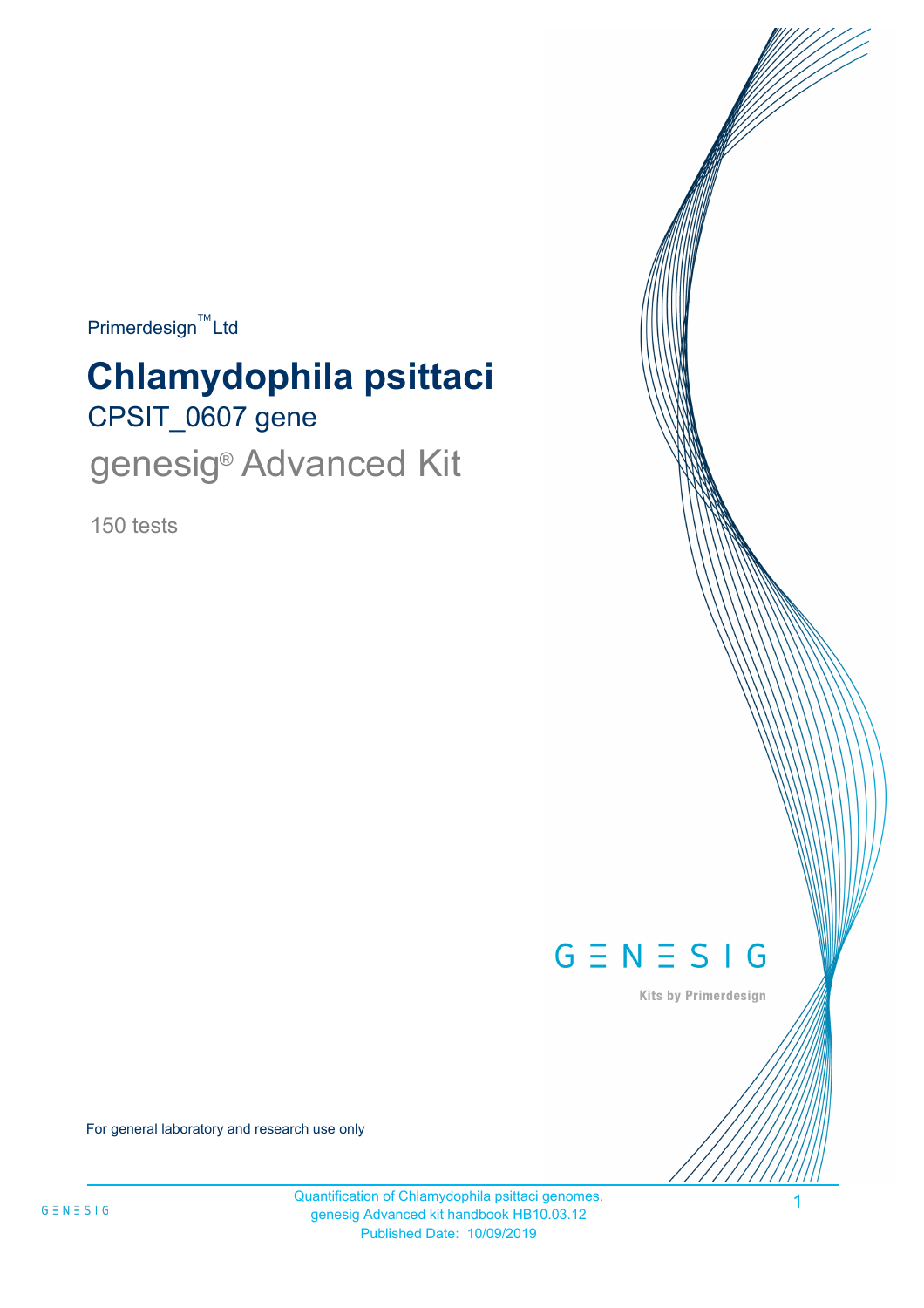# Introduction to Chlamydophila psittaci

Chlamydophila psittaci is an obligate, Gram-negative, intracellular bacterium that infects several bird species and was previously classified as Chlamydia psittaci. Its genome is a circular DNA chromosome with a circular plasmid of 7553 nucleotides encoding genes for the outer membrane proteins. Infection with this bacterium causes Psittacosis, an infection that in birds is also called parrot fever and in humans can lead to pneumonia or ornithosis.

C. psittaci is transmitted in respiratory droplets in an elementary body form which is not active. the droplets are inhaled providing the bacteria access to a new host. The elementary body attaches to cells of the respiratory tract via the bacterial outer membrane protein (Omp1) and are engulfed by phagocytosis. In the endosome, the elementary bodies transform into reticulate bodies which then undergo binary fission for up to 20 hours before turning back into elementary bodies. After replication, the endosome is lysed by the sheer volume of elementary bodies, releasing them to infect nearby host cells.

Signs of avian chlamydiosis include lethargy, anorexia and ruffled feathers. They may also have nasal or ocular discharge and green to yellow diarrhoea. Symptoms of the disease in humans include fever, headache, muscle ache and respiratory tract symptoms. Psittacosis can be treated with antimicrobial therapies including Tetracycline or macrolides. Control measures to prevent transmission to humans include isolation of newly acquired birds and implementation of rigorous disinfection measures to prevent the spread of infection.

There are 8 known serovars of Chlamydophila psittaci, and each is associated with a different Order of birds e.g., serovars A and F in psittacines, B in pigeons and doves, and C in ducks and geese.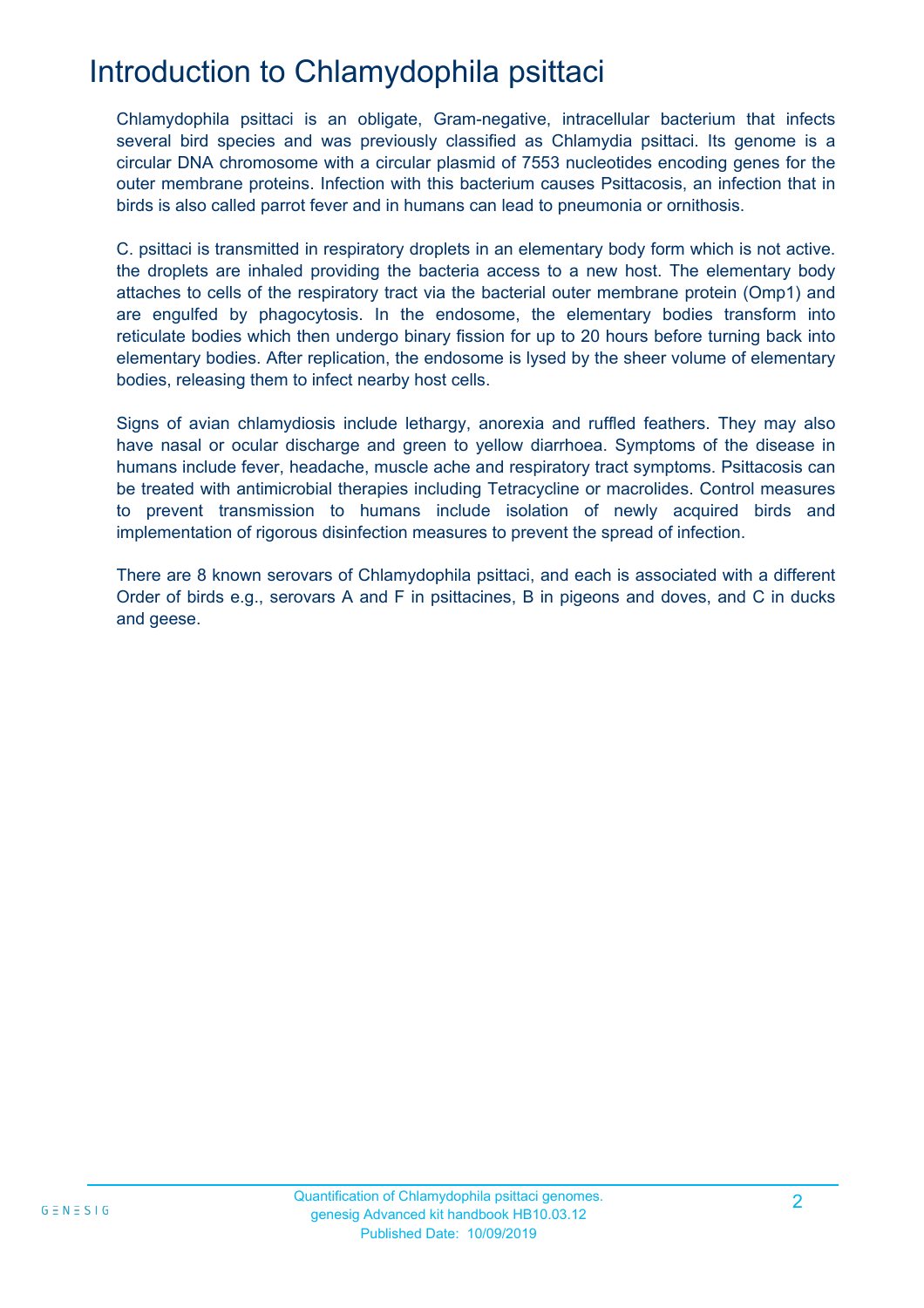# **Specificity**

MAX MIN The Primerdesign genesig Kit for Chlamydophila psittaci (C.psittaci) genomes is designed for the in vitro quantification of C.psittaci genomes. The kit is designed to have a broad detection profile. Specifically, the primers represent 100% homology with over 95% of the NCBI database reference sequences available at the time of design.

The dynamics of genetic variation means that new sequence information may become available after the initial design. Primerdesign periodically reviews the detection profiles of our kits and when required releases new versions.

This primers used to develop this kit have been adapted from the recent paper below:

Opota, O. et al., (2015) Improving the molecular diagnosis of Chlamydia psittaci and Chlamydia abortus infection with a species-specific duplex real-time PCR. J. Med. Microbiol. 64, 1174–1185

If you require further information, or have a specific question about the detection profile of this kit then please send an e.mail to enquiry@primerdesign.co.uk and our bioinformatics team will answer your question.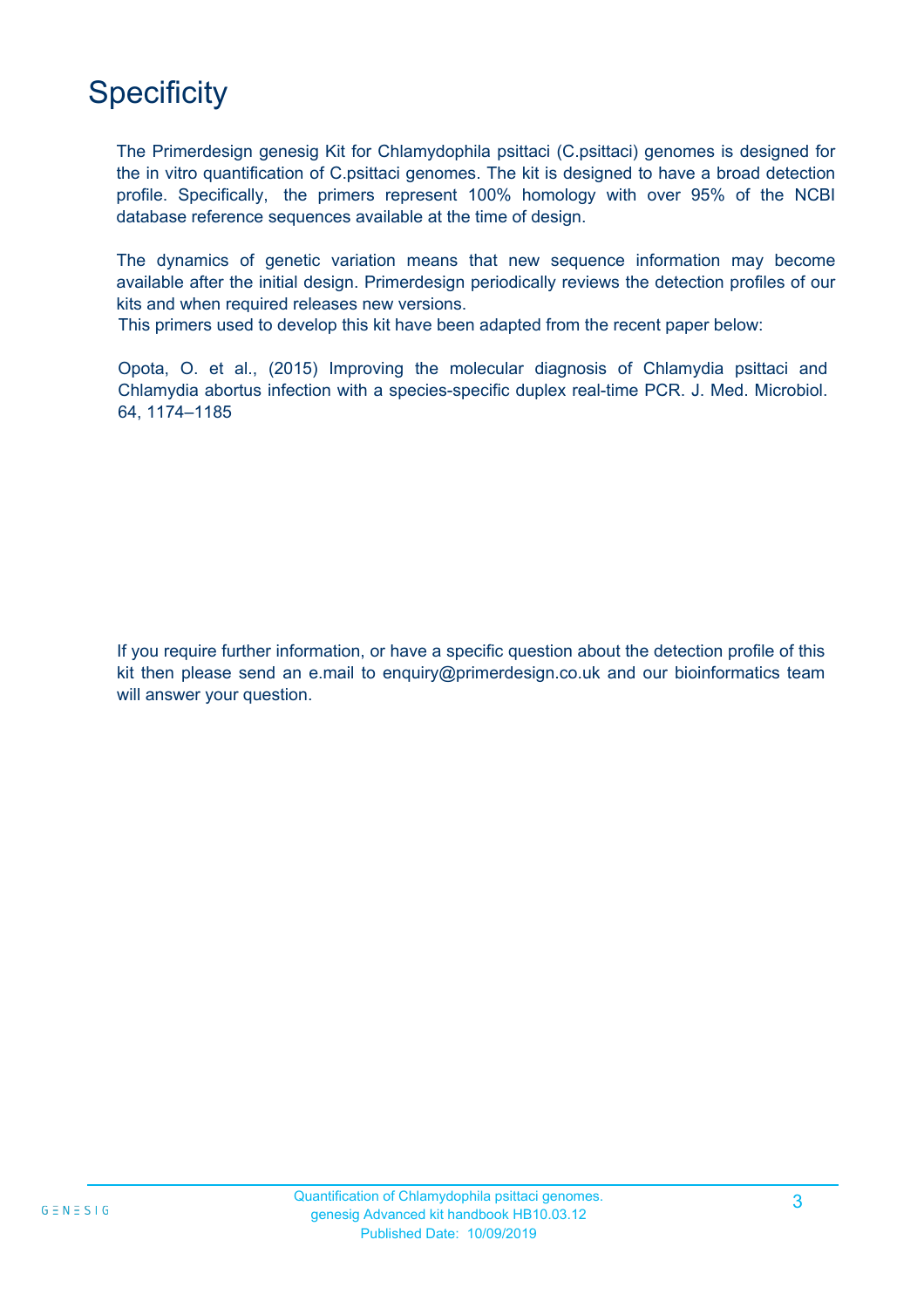### Kit contents

- **C.psittaci specific primer/probe mix (150 reactions BROWN)** FAM labelled
- **C.psittaci positive control template (for Standard curve RED)**
- **Internal extraction control primer/probe mix (150 reactions BROWN)** VIC labelled as standard
- **Internal extraction control DNA (150 reactions BLUE)**
- **Endogenous control primer/probe mix (150 reactions BROWN)** FAM labelled
- **RNase/DNase free water (WHITE)** for resuspension of primer/probe mixes
- **Template preparation buffer (YELLOW)** for resuspension of internal control template, positive control template and standard curve preparation

### Reagents and equipment to be supplied by the user

#### **Real-time PCR Instrument**

#### **Extraction kit**

This kit is recommended for use with genesig Easy DNA/RNA extraction kit. However, it is designed to work well with all processes that yield high quality RNA and DNA with minimal PCR inhibitors.

#### **oasig**TM **lyophilised or Precision**®**PLUS 2X qPCR Master Mix**

This kit is intended for use with oasig or PrecisionPLUS 2X qPCR Master Mix.

**Pipettors and Tips**

**Vortex and centrifuge**

**Thin walled 1.5 ml PCR reaction tubes**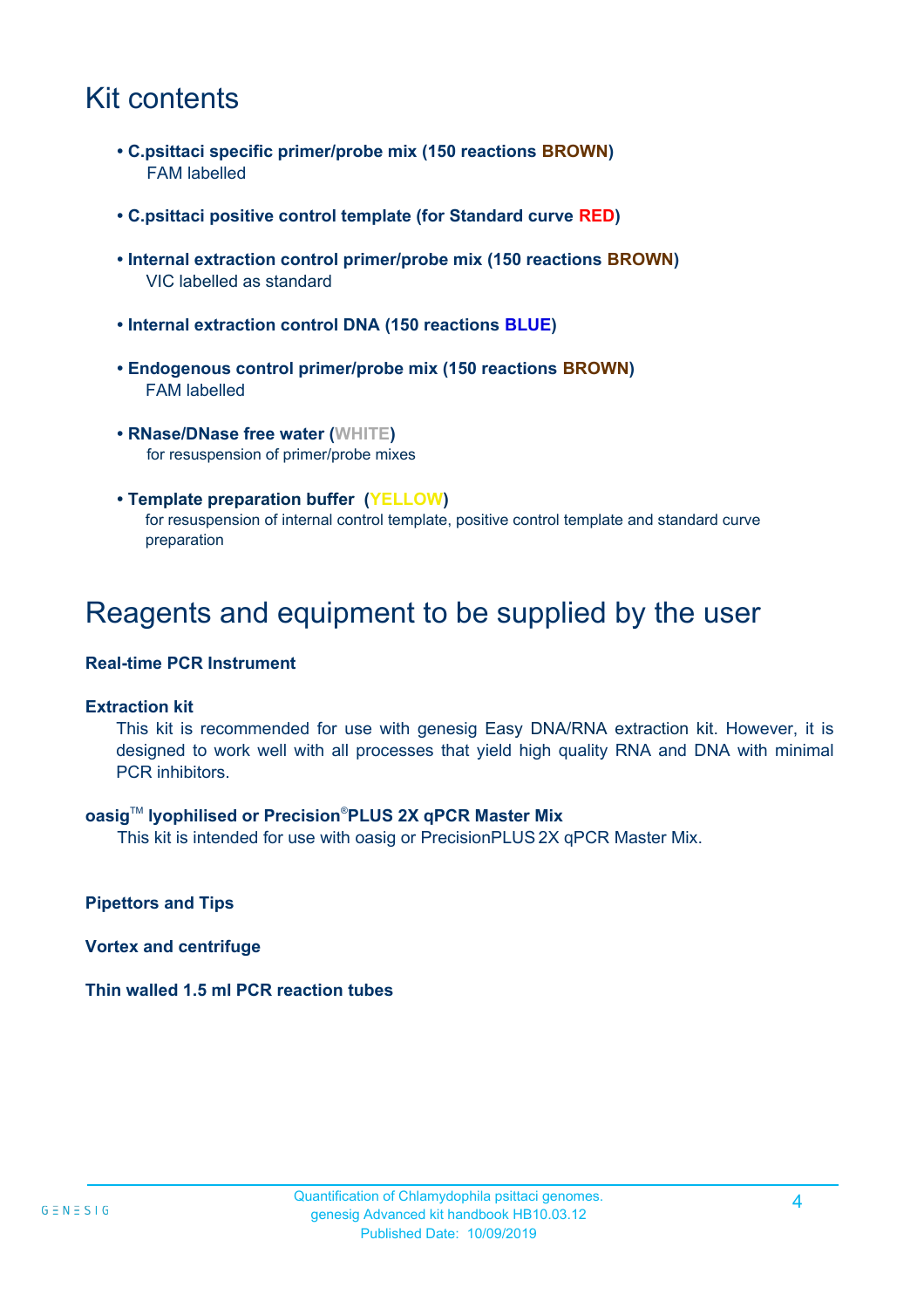### Kit storage and stability

This kit is stable at room temperature but should be stored at -20ºC on arrival. Once the lyophilised components have been resuspended they should not be exposed to temperatures above -20°C for longer than 30 minutes at a time and unnecessary repeated freeze/thawing should be avoided. The kit is stable for six months from the date of resuspension under these circumstances.

If a standard curve dilution series is prepared this can be stored frozen for an extended period. If you see any degradation in this serial dilution a fresh standard curve can be prepared from the positive control.

Primerdesign does not recommend using the kit after the expiry date stated on the pack.

### Suitable sample material

All kinds of sample material suited for PCR amplification can be used. Please ensure the samples are suitable in terms of purity, concentration, and DNA integrity (An internal PCR control is supplied to test for non specific PCR inhibitors). Always run at least one negative control with the samples. To prepare a negative-control, replace the template DNA sample with RNase/DNase free water.

### Dynamic range of test

Under optimal PCR conditions genesig C.psittaci detection kits have very high priming efficiencies of >90% and can detect less than 100 copies of target template.

### Notices and disclaimers

This product is developed, designed and sold for research purposes only. It is not intended for human diagnostic or drug purposes or to be administered to humans unless clearly expressed for that purpose by the Food and Drug Administration in the USA or the appropriate regulatory authorities in the country of use. During the warranty period Primerdesign genesig detection kits allow precise and reproducible data recovery combined with excellent sensitivity. For data obtained by violation to the general GLP guidelines and the manufacturer's recommendations the right to claim under guarantee is expired. PCR is a proprietary technology covered by several US and foreign patents. These patents are owned by Roche Molecular Systems Inc. and have been sub-licensed by PE Corporation in certain fields. Depending on your specific application you may need a license from Roche or PE to practice PCR. Additional information on purchasing licenses to practice the PCR process may be obtained by contacting the Director of Licensing at Roche Molecular Systems, 1145 Atlantic Avenue, Alameda, CA 94501 or Applied Biosystems business group of the Applera Corporation, 850 Lincoln Centre Drive, Foster City, CA 94404. In addition, the 5' nuclease assay and other homogeneous amplification methods used in connection with the PCR process may be covered by U.S. Patents 5,210,015 and 5,487,972, owned by Roche Molecular Systems, Inc, and by U.S. Patent 5,538,848, owned by The Perkin-Elmer Corporation.

# **Trademarks**

Primerdesign™ is a trademark of Primerdesign Ltd.

genesig $^\circledR$  is a registered trademark of Primerdesign Ltd.

The PCR process is covered by US Patents 4,683,195, and 4,683,202 and foreign equivalents owned by Hoffmann-La Roche AG. BI, ABI PRISM® GeneAmp® and MicroAmp® are registered trademarks of the Applera Genomics (Applied Biosystems Corporation). BIOMEK® is a registered trademark of Beckman Instruments, Inc.; iCycler™ is a registered trademark of Bio-Rad Laboratories, Rotor-Gene is a trademark of Corbett Research. LightCycler™ is a registered trademark of the Idaho Technology Inc. GeneAmp®, TaqMan® and AmpliTaqGold® are registered trademarks of Roche Molecular Systems, Inc., The purchase of the Primerdesign™ reagents cannot be construed as an authorization or implicit license to practice PCR under any patents held by Hoffmann-LaRoche Inc.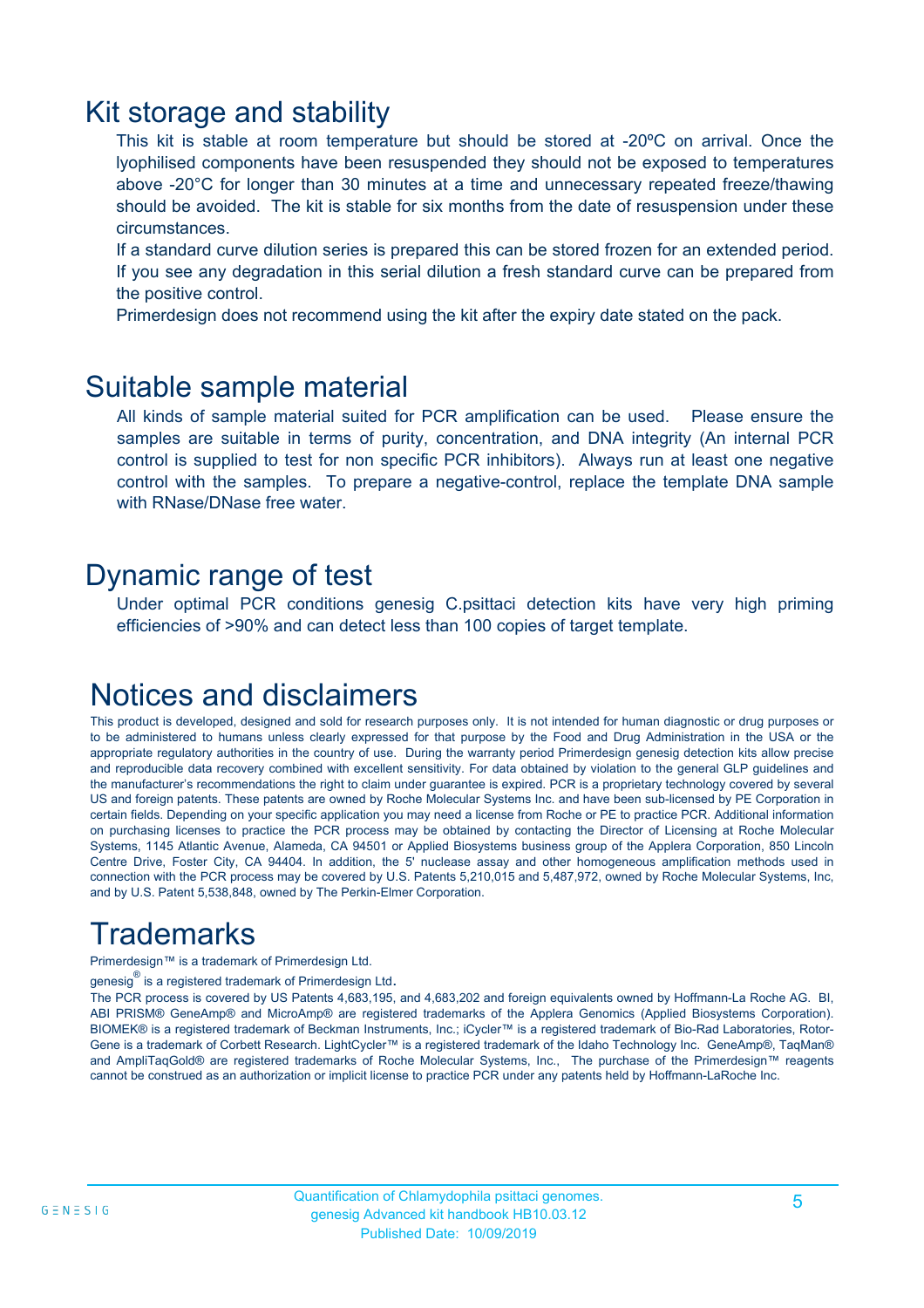### Principles of the test

#### **Real-time PCR**

A C.psittaci specific primer and probe mix is provided and this can be detected through the FAM channel.

The primer and probe mix provided exploits the so-called TaqMan® principle. During PCR amplification, forward and reverse primers hybridize to the C.psittaci DNA. A fluorogenic probe is included in the same reaction mixture which consists of a DNA probe labeled with a 5`-dye and a 3`-quencher. During PCR amplification, the probe is cleaved and the reporter dye and quencher are separated. The resulting increase in fluorescence can be detected on a range of qPCR platforms.

#### **Positive control**

For copy number determination and as a positive control for the PCR set up, the kit contains a positive control template. This can be used to generate a standard curve of C.psittaci copy number / Cq value. Alternatively the positive control can be used at a single dilution where full quantitative analysis of the samples is not required. Each time the kit is used, at least one positive control reaction must be included in the run. A positive result indicates that the primers and probes for detecting the target C.psittaci gene worked properly in that particular experimental scenario. If a negative result is obtained the test results are invalid and must be repeated. Care should be taken to ensure that the positive control does not contaminate any other kit component which would lead to false-positive results. This can be achieved by handling this component in a Post PCR environment. Care should also be taken to avoid cross-contamination of other samples when adding the positive control to the run. This can be avoided by sealing all other samples and negative controls before pipetting the positive control into the positive control well.

#### **Negative control**

To validate any positive findings a negative control reaction should be included every time the kit is used. For this reaction the RNase/DNase free water should be used instead of template. A negative result indicates that the reagents have not become contaminated while setting up the run.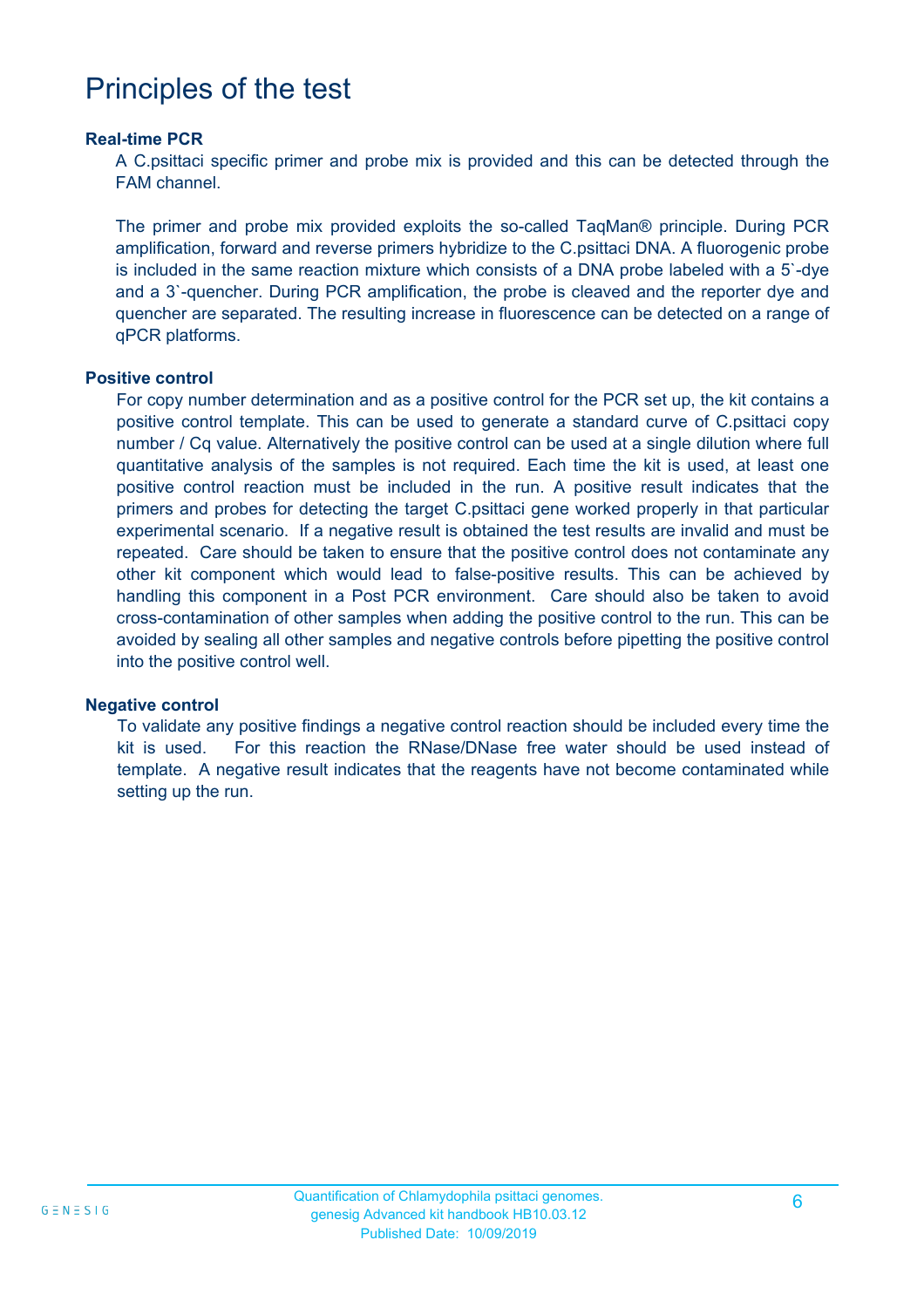#### **Internal DNA extraction control**

When performing DNA extraction, it is often advantageous to have an exogenous source of DNA template that is spiked into the lysis buffer. This control DNA is then co-purified with the sample DNA and can be detected as a positive control for the extraction process. Successful co-purification and qPCR for the control DNA also indicates that PCR inhibitors are not present at a high concentration.

A separate primer and probe mix are supplied with this kit to detect the exogenous DNA using qPCR. The primers are present at PCR limiting concentrations which allows multiplexing with the target sequence primers. Amplification of the control DNA does not interfere with detection of the C.psittaci target DNA even when present at low copy number. The Internal control is detected through the VIC channel and gives a Cq value of 28+/-3.

#### **Endogenous control**

To confirm extraction of a valid biological template, a primer and probe mix is included to detect an endogenous gene. Detection of the endogenous control is through the FAM channel and it is NOT therefore possible to perform a multiplex with the C.psittaci primers. A poor endogenous control signal may indicate that the sample did not contain sufficient biological material.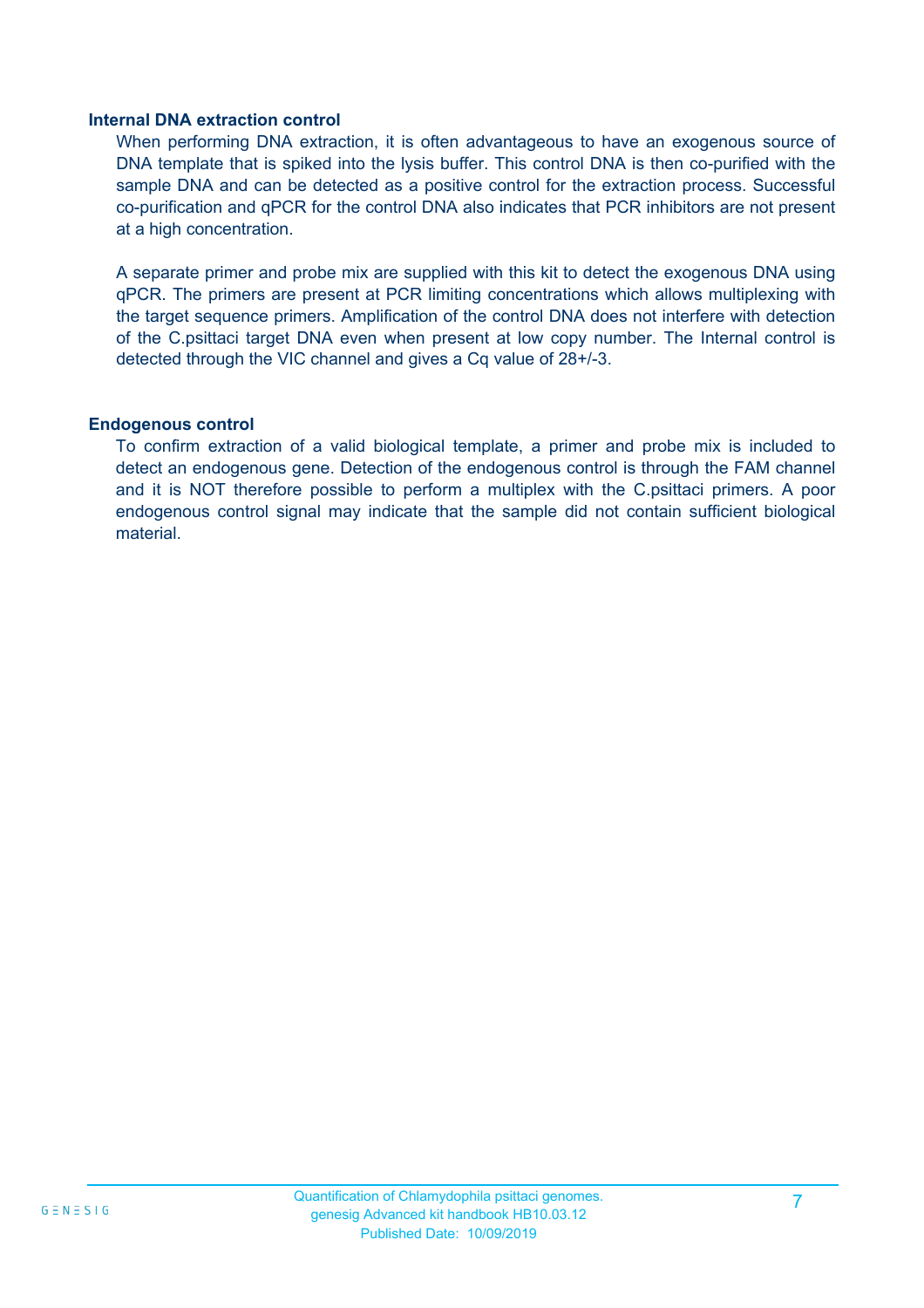### Resuspension protocol

To minimize the risk of contamination with foreign DNA, we recommend that all pipetting be performed in a PCR clean environment. Ideally this would be a designated PCR lab or PCR cabinet. Filter tips are recommended for all pipetting steps.

#### **1. Pulse-spin each tube in a centrifuge before opening.**

This will ensure lyophilised primer and probe mix is in the base of the tube and is not spilt upon opening the tube.

#### **2. Resuspend the primer/probe mixes in the RNase/DNase free water supplied, according to the table below:**

To ensure complete resuspension, vortex each tube thoroughly.

| Component - resuspend in water                       |          |  |  |
|------------------------------------------------------|----------|--|--|
| <b>Pre-PCR pack</b>                                  |          |  |  |
| C.psittaci primer/probe mix (BROWN)                  | $165$ µl |  |  |
| Internal extraction control primer/probe mix (BROWN) | $165$ µl |  |  |
| Endogenous control primer/probe mix (BROWN)          | $165$ µ  |  |  |

**3. Resuspend the internal control template and positive control template in the template preparation buffer supplied, according to the table below:**

To ensure complete resuspension, vortex each tube thoroughly.

| Component - resuspend in template preparation buffer |          |  |
|------------------------------------------------------|----------|--|
| <b>Pre-PCR heat-sealed foil</b>                      |          |  |
| Internal extraction control DNA (BLUE)               |          |  |
| <b>Post-PCR heat-sealed foil</b>                     |          |  |
| C.psittaci Positive Control Template (RED) *         | $500$ µl |  |

\* This component contains high copy number template and is a VERY significant contamination risk. It must be opened and handled in a separate laboratory environment, away from the other components.

### DNA extraction

The internal extraction control DNA can be added either to the DNA lysis/extraction buffer or to the DNA sample once it has been resuspended in lysis buffer.

**DO NOT add the internal extraction control DNA directly to the unprocessed biological sample as this will lead to degradation and a loss in signal.**

- **1. Add 4µl of the Internal extraction control DNA (BLUE) to each sample in DNA lysis/extraction buffer per sample.**
- **2. Complete DNA extraction according to the manufacturers protocols.**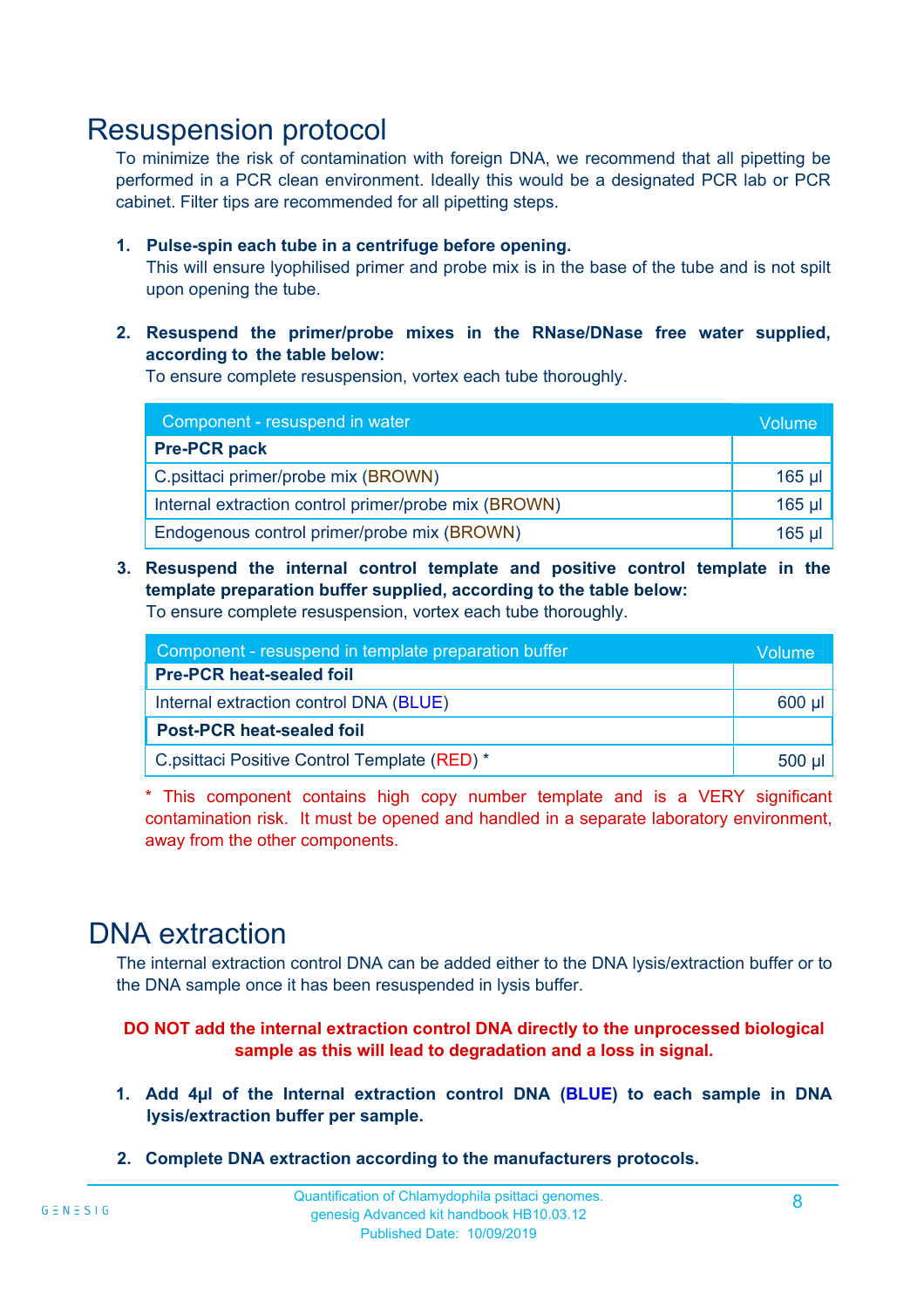# qPCR detection protocol

**1. For each DNA sample prepare a reaction mix according to the table below:** Include sufficient reactions for positive and negative controls.

| Component                                            | Volume   |
|------------------------------------------------------|----------|
| oasig or PrecisionPLUS 2X qPCR Master Mix            | $10 \mu$ |
| C.psittaci primer/probe mix (BROWN)                  | 1 µI     |
| Internal extraction control primer/probe mix (BROWN) | 1 µl     |
| <b>RNase/DNase free water (WHITE)</b>                | $3 \mu$  |
| <b>Final Volume</b>                                  | 15 ul    |

**2. For each DNA sample prepare an endogenous control reaction according to the table below (Optional):**

**This control reaction will provide useful information regarding the quality of the biological sample.**

| Component                                   | Volume'         |
|---------------------------------------------|-----------------|
| oasig or PrecisionPLUS 2X qPCR Master Mix   | $10 \mu$        |
| Endogenous control primer/probe mix (BROWN) | 1 µl            |
| <b>RNase/DNase free water (WHITE)</b>       | $4 \mu$         |
| <b>Final Volume</b>                         | 15 <sub>µ</sub> |

- **3. Pipette 15µl of each mix into individual wells according to your qPCR experimental plate set up.**
- **4. Prepare sample DNA templates for each of your samples.**
- **5. Pipette 5µl of DNA template into each well, according to your experimental plate set up.**

For negative control wells use 5µl of RNase/DNase free water. The final volume in each well is 20ul.

**6. If a standard curve is included for quantitative analysis, prepare a reaction mix according to the table below:**

| Component                                 | Volume  |
|-------------------------------------------|---------|
| oasig or PrecisionPLUS 2X qPCR Master Mix | 10 µl   |
| C.psittaci primer/probe mix (BROWN)       | 1 µl    |
| <b>RNase/DNase free water (WHITE)</b>     | $4 \mu$ |
| <b>Final Volume</b>                       | $15$ µ  |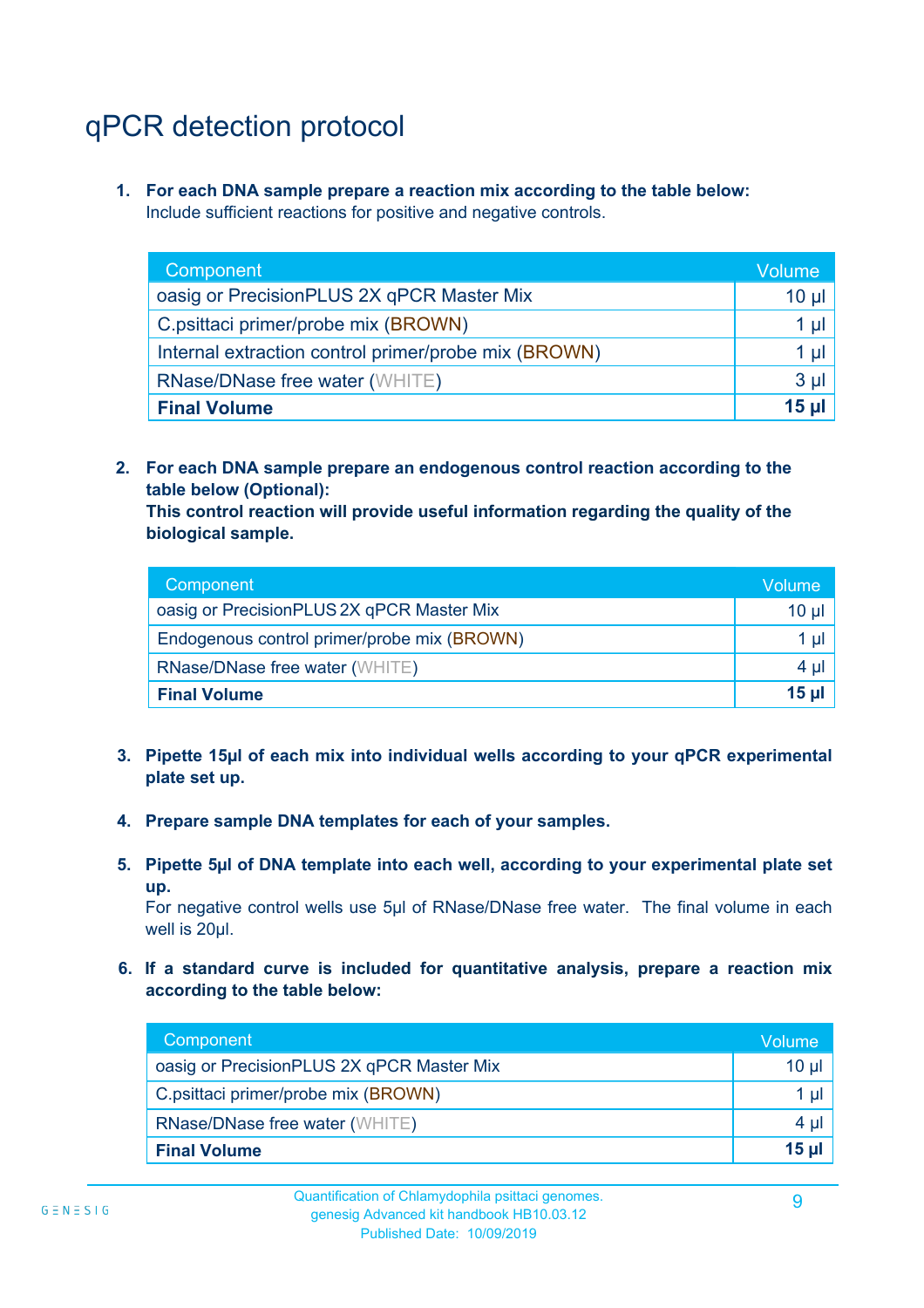#### **7. Preparation of standard curve dilution series.**

- 1) Pipette 90µl of template preparation buffer into 5 tubes and label 2-6
- 2) Pipette 10µl of Positive Control Template (RED) into tube 2
- 3) Vortex thoroughly
- 4) Change pipette tip and pipette 10µl from tube 2 into tube 3
- 5) Vortex thoroughly

Repeat steps 4 and 5 to complete the dilution series International Units No international units  $\frac{1}{2}$ 

| <b>Standard Curve</b>         | <b>Copy Number</b>     |
|-------------------------------|------------------------|
| Tube 1 Positive control (RED) | $2 \times 10^5$ per µl |
| Tube 2                        | $2 \times 10^4$ per µl |
| Tube 3                        | $2 \times 10^3$ per µl |
| Tube 4                        | $2 \times 10^2$ per µl |
| Tube 5                        | 20 per µl              |
| Tube 6                        | 2 per µl               |

**8. Pipette 5µl of standard template into each well for the standard curve according to your experimental plate set up.**

The final volume in each well is 20µl.

# qPCR amplification protocol

Amplification conditions using oasig or PrecisionPLUS 2X qPCR Master Mix.

|             | <b>Step</b>              | <b>Time</b>     | <b>Temp</b> |
|-------------|--------------------------|-----------------|-------------|
|             | Enzyme activation        | 2 min           | 95 $°C$     |
| Cycling x50 | <b>Denaturation</b>      | 10 <sub>s</sub> | 95 $°C$     |
|             | <b>DATA COLLECTION *</b> | 60 s            | 60 °C       |

\* Fluorogenic data should be collected during this step through the FAM and VIC channels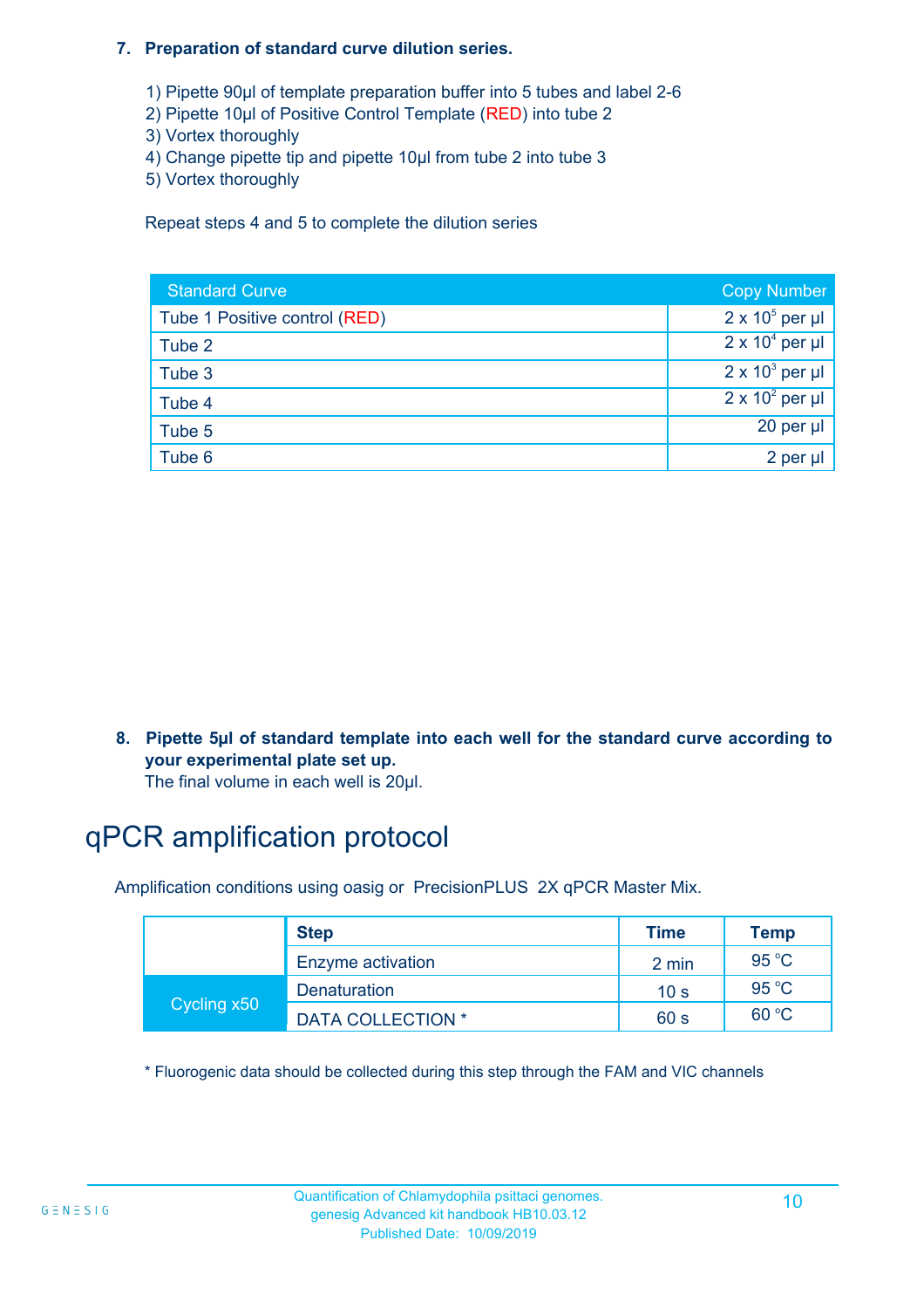# Interpretation of results

| <b>Target</b><br>(FAM) | Internal<br>control<br>(VIC) | <b>Positive</b><br>control | <b>Negative</b><br>control | Interpretation                                                                                                  |
|------------------------|------------------------------|----------------------------|----------------------------|-----------------------------------------------------------------------------------------------------------------|
| $\leq 30$              | $+ / -$                      | ٠                          |                            | <b>POSITIVE QUANTITATIVE RESULT</b><br>calculate copy number                                                    |
| > 30                   | ٠                            | ÷                          |                            | <b>POSITIVE QUANTITATIVE RESULT</b><br>calculate copy number                                                    |
| > 30                   |                              | ٠                          |                            | <b>POSITIVE QUALITATIVE RESULT</b><br>do not report copy number as this may<br>be due to poor sample extraction |
|                        | ٠                            | ٠                          |                            | <b>NEGATIVE RESULT</b>                                                                                          |
| $+ 1 -$                | $+ 1 -$                      | ÷                          | $\leq 35$                  | <b>EXPERIMENT FAILED</b><br>due to test contamination                                                           |
| $+ / -$                | $+ / -$                      | ÷                          | $> 35$                     | *                                                                                                               |
|                        |                              | ٠                          |                            | <b>SAMPLE PREPARATION FAILED</b>                                                                                |
|                        |                              |                            | + / -                      | <b>EXPERIMENT FAILED</b>                                                                                        |

Positive control template (**RED**) is expected to amplify between Cq 16 and 23. Failure to satisfy this quality control criterion is a strong indication that the experiment has been compromised.

\*Where the test sample is positive and the negative control is positive with a Cq > 35, the sample must be reinterpreted based on the relative signal strength of the two results:



If the sample amplifies  $> 5$  Cq earlier than the negative control then the sample should be reinterpreted (via the table above) with the negative control verified as negative.



If the sample amplifies < 5 Cq earlier than the negative control then the positive sample result is invalidated and the result should be determined inconclusive due to test contamination. The test for this sample should be repeated.